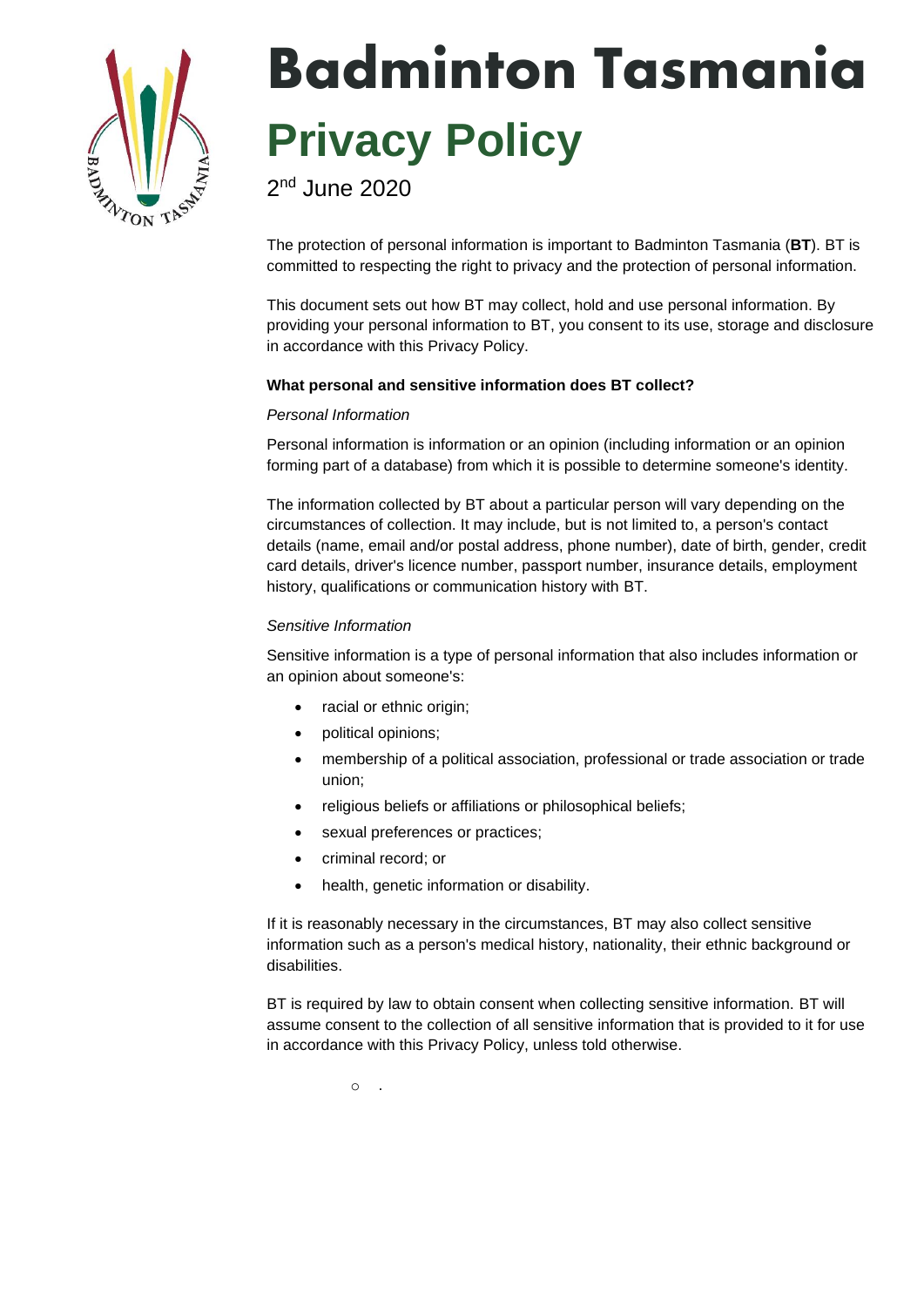#### **How does BT collect personal and sensitive information?**

Information may be collected when you:

- (a) become a member of a badminton club, association or other body which is a member of or affiliated with BT;
- (b) subscribe to any publication of BT or a BT Affiliate, including electronic publications;
- (c) provide details to BT or a BT Affiliate in an application, consent form, survey, feedback form or incident report;
- (d) enter personal information into, or agree to having your personal information entered into, one of BT's online systems;
- (e) access BT website or a website of a BT Affiliate;
- (f) contact BT via email, telephone or mail or engage with BT via social media;
- (g) participate in any program, activity, competition or event run by BT or a BT Affiliate;
- (h) are elected or appointed to the Board or a committee of BT;
- (i) apply for employment or a volunteer position with BT or a BT Affiliate; or
- (j) where BT is required to do so by law (for education, child protection, work health and safety laws, charitable collections, medical treatment or other legislation in Australia).

# *Providing information*

Depending on the circumstances, some types of information will be required and others might be optional. If you do not provide some or all of the information requested, this may affect BT 's ability to communicate with you or provide the requested products or services.

By not providing requested information, you may jeopardise your ability to participate in programs or competitions or apply for employment or volunteer positions with BT or a BT Affiliate. If it is impracticable for BT to deal with you as a result of you not providing the requested information or consent, BT may refuse to do so.

# *Collection from third parties*

BT or a BT Affiliate may collect personal information regarding a child from the parent or other responsible person associated with that child.

In some circumstances, BT collects information from BT Affiliates or other third parties. Examples of such third parties could include, without limitation, the Australian Olympic Committee, the Australian Commonwealth Games Association, the Australian Sports Commission, the Australian Sports Anti-Doping Agency, the Australian Institute of Sport, nonaffiliated badminton organisations or government and law enforcement bodies.

## *Information storage and protection*

BT stores information in different ways, including in paper and electronic form.

Much of the information we collect from and about our members is added to BT's membership database. When your information is entered into BT's membership database, the information may be combined or linked with other information held about you.

Security of personal information is important to BT. BT has taken steps to protect the information we hold from misuse, loss, unauthorised access, modification or disclosure. Some of the security measures BT uses includes strict confidentiality requirements of our employees, volunteers, BT Affiliates and service providers, security measures for system access and security measures for our website.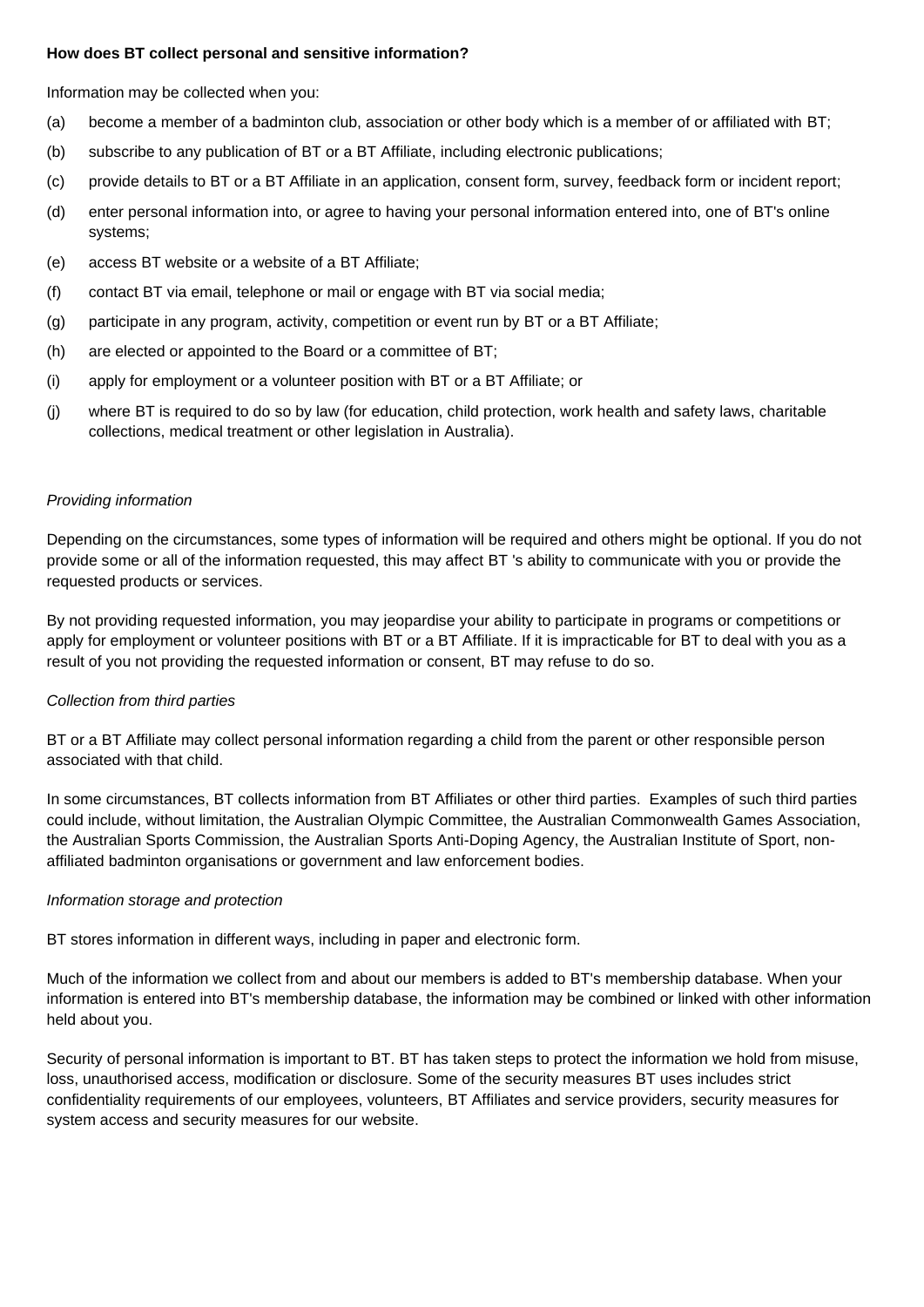## **How does BT use and disclose personal and sensitive information?**

*Use*

BT, and third parties to whom we may disclose personal information in accordance with this Privacy Policy, may use your personal information to:

- (a) verify your identity;
- (b) complete background checks;
- (c) research, develop, run, administer and market competitions, programs, activities and other events relating to badminton;
- (d) research, develop and market products, services, merchandise and special offers made available by us and third parties;
- (e) respond to emergency situations involving or requiring medical treatment;
- (f) administer and manage BT website; and
- (g) keep you informed of news and information relating to various badminton events, activities and opportunities via various mediums.

BT may use health information to ensure that programs we operate are run safely and in accordance with any special health needs participants may require. Health information may also be kept for insurance purposes. In addition, we may use de-identified health information and other sensitive information to carry out research, to prepare submissions to government, or to plan events and activities.

#### *Disclosure*

BT may disclose your personal information to a range of organisations which include, but are not limited to:

- (a) BT Affiliates and other organisations involved in badminton programs in Australia;
- (b) companies we engage to carry out functions and activities on BT's behalf, including direct marketing;
- (c) our professional advisers, including our accountants, auditors and lawyers;
- (d) our insurers;
- (e) relevant sporting bodies such as the Badminton World Federation, Australian Olympic Committee, Australian Commonwealth Games Association, Australian Sports Commission, the Australian Sports Anti-Doping Authority, Australian Institute of Sport, various National Sporting bodies and Federal and State Departments of Sport amongst others; and
- (f) other circumstances permitted by law.

## *Direct marketing*

We will assume consent to use non-sensitive personal information to provide better services and for marketing purposes (including disclosure of such information to service providers).

Every person whose data is collected by BT has the option to refuse e-mail, SMS or posted offers by making a request in writing to BT's Executive Assistant via the contact details set out below or by making use of the opt-out procedures included in any communications from us (however, information relating to the option to unsubscribe from those communications may be retained).